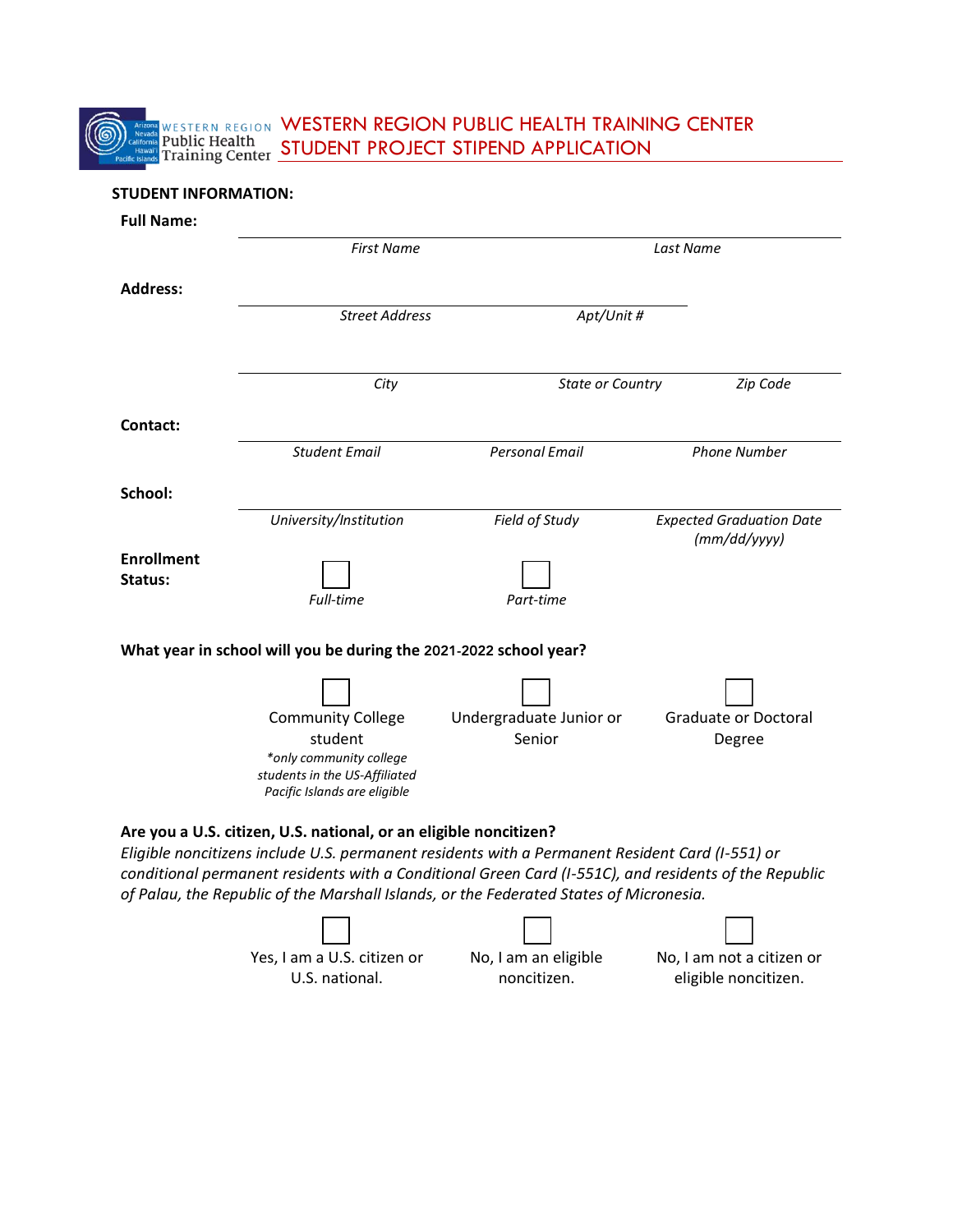| <b>Faculty Mentor / Academic Advisor:</b> |                         |                                              |
|-------------------------------------------|-------------------------|----------------------------------------------|
|                                           | <b>First Name</b>       | Last Name                                    |
|                                           | Email                   | <b>Phone Number</b>                          |
| <b>PROJECT INFORMATION:</b>               |                         |                                              |
|                                           |                         |                                              |
|                                           |                         |                                              |
|                                           |                         | Apt/Unit #                                   |
|                                           |                         |                                              |
| City                                      | <b>State or Country</b> | Zip Code                                     |
|                                           |                         |                                              |
| <b>First Name</b>                         | Last Name               | Job Title                                    |
|                                           |                         |                                              |
|                                           |                         |                                              |
| Start Date (mm/dd/yyyy)                   | End Date (mm/dd/yyyy)   | <b>Total Hours</b>                           |
|                                           |                         |                                              |
|                                           | Email                   | <b>Street Address</b><br><b>Phone Number</b> |

# **Project Goal Statement:**

*Please provide a comprehensive goal statement for your project. This statement should be 1-2 sentences and should describe the overall outcome the student expects upon completion of the project (i.e., how will this project impact or help improve health outcomes for the target population?)*